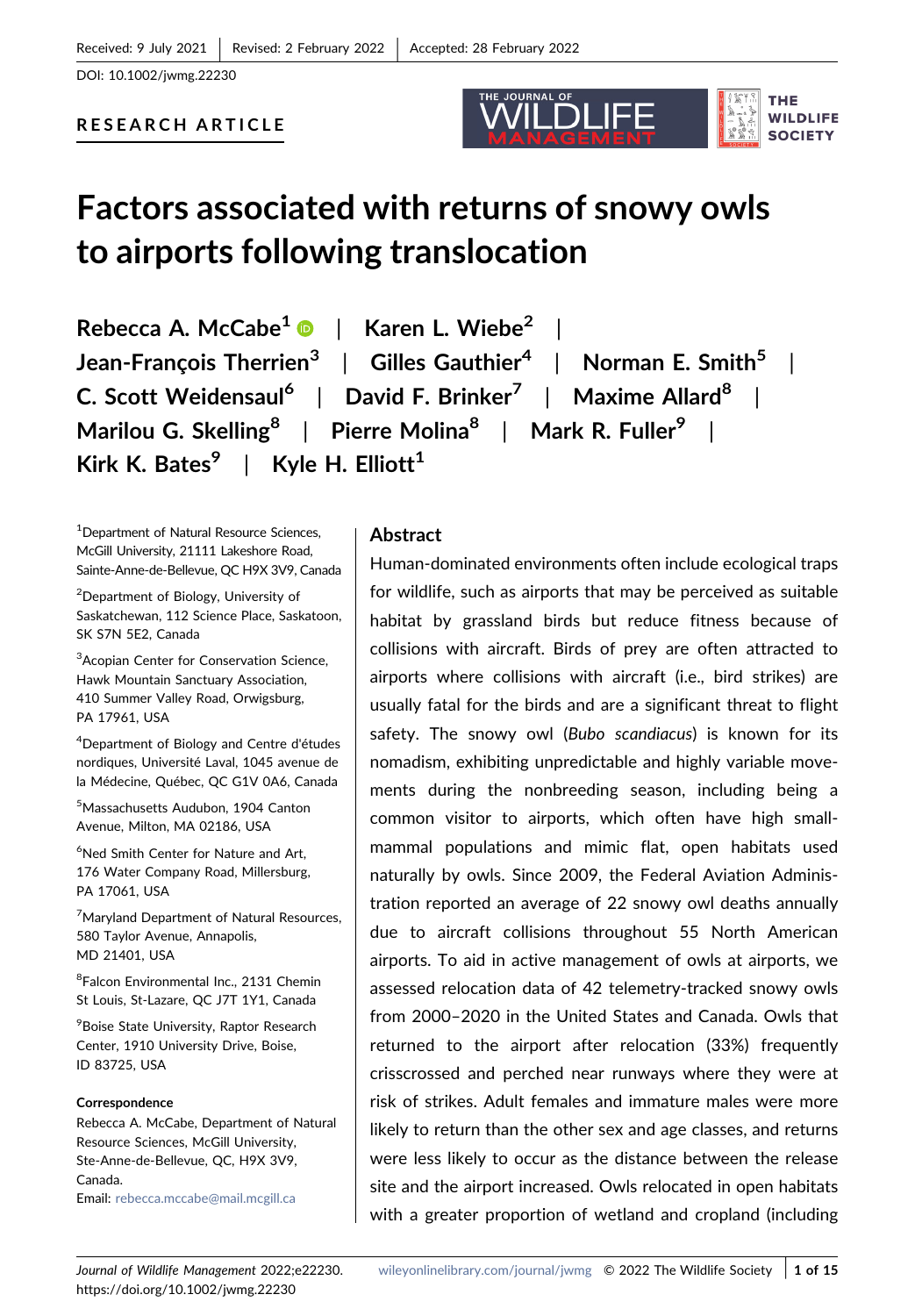#### Funding information

Natural Sciences and Engineering Research Council of Canada‐CREATE‐Environmental Innovation, Grant/Award Number: 241061; NSERC Discovery grant, Grant/Award Number: 20317; Bird Protection Québec research grant; Project

SNOWstorm donors; Mitacs Accelerate grant

grasslands and pasture) land cover classes were also less likely to return. We conclude that inclusion of multiple factors to limit return rates of relocated snowy owls from airport facilities can unspring the ecological trap presented by airports to these owls.

#### KEYWORDS

airport risk, birdstrike, Bubo scandiacus, human‐wildlife conflict, movement, raptors, snowy owl, telemetry, translocation

Human‐wildlife conflict is a major conservation challenge and is expected to increase with climate change, habitat loss, and global human population growth (Nyhus [2016](#page-12-0), Ravenelle and Nyhus [2017](#page-12-1)). Rapid environmental change and human‐altered landscapes can threaten wildlife populations by shifting evolutionary and ecological dynamics (Stockwell et al. [2003,](#page-13-0) Cheptou et al. [2008,](#page-12-2) Schaub et al. [2010\)](#page-12-3). For example, a sudden (relative to evolutionary timescales) change to the environment as a result of natural or human-induced alterations to the landscape may cause animals to misidentify suitable habitat and potentially suffer reduced fitness because previously reliable cues have become maladaptive (i.e., ecological trap; Kokko and Sutherland [2001,](#page-12-4) Kristan [2003,](#page-12-5) Gilroy and Sutherland [2007](#page-12-6), Fletcher et al. [2012\)](#page-12-7). Understanding how to mitigate or unspring ecological traps is important for long‐term conservation of species cohabitating with humans in the developed world.

Airports are one of the many hazards wildlife face in human‐altered landscapes. Collisions between wildlife and aircraft are notorious for causing extensive losses to the aviation industry with regard to damage and delays per annum, and pose a major threat to human safety (Allan [2000,](#page-11-0) Sodhi [2002\)](#page-13-1). The effect of airfields on wildlife may be disproportionately high because airfields provide open, undeveloped land similar to early successional vegetation communities that are perceived as suitable habitat by many species. The United States Federal Aviation Administration (FAA) reported >231,320 wildlife collisions from 1990 to 2019, 96% of which involved birds, and 28% of which were raptors (Cleary and Dolbeer [2005](#page-12-8), Blackwell and Wright [2006](#page-11-1), Dolbeer et al. [2021\)](#page-12-9). Raptors are one of the most frequently struck taxa in North America, probably because of their large size and low altitude soaring flight (e.g., typically ≤152 m above ground level; Dolbeer [2006\)](#page-12-10). Mitigation for human-wildlife conflict at airports includes lethal and nonlethal control methods (i.e., landscape management or translocation of the bird; DeVault et al. [2013\)](#page-12-11); however, few studies have assessed the efficacy of nonlethal control and more specifically, the intentional translocations of raptors (DeVault et al. [2013](#page-12-11), Schafer and Washburn [2016](#page-13-2), Pullins et al. [2018](#page-12-12)).

Snowy owls (Bubo scandiacus) are large and highly visible, and sometimes settle at airports during winter. Airports may mimic the flat, open landscapes of the Arctic tundra, and contain large populations of small mammals that may support multiple overwintering owls and other raptors (Baker and Brooks [1981\)](#page-11-2). The presence and abundance of owls at airports vary regionally and annually, with some airports counting upwards of 23 owls at one time and 120 owls relocated from a single site in irruptive years (e.g., 2013–2014 winter; N. E. Smith, Massachusetts Audubon, personal communication). With their large body size (~2 kg, 1.5 m wingspan) and low-to-the-ground hunting behavior (Boxall and Lein [1982,](#page-11-3) Kerlinger and Lein [1988\)](#page-12-13), snowy owl movements occur in the same airspace as aircraft take-offs and landings, an important phase of flight where pilots have little room to maneuver if they strike a bird. In a study characterizing owl strikes over a 20‐year period in the United States, Linnell and Washburn ([2018](#page-12-14)) reported that snowy owls accounted for 24% of 134 owl strikes that caused damage to aircraft, costing on average \$209,536 (U.S. dollars [USD]) per reported strike.

To help mitigate collisions with aircraft and reduce the abundance of owls on the airfield, federal wildlife agencies, private industry, and volunteers capture and relocate owls from airports. But little is known about the success of relocations, and specifically what minimizes the probability of owls returning to an airport. Relocation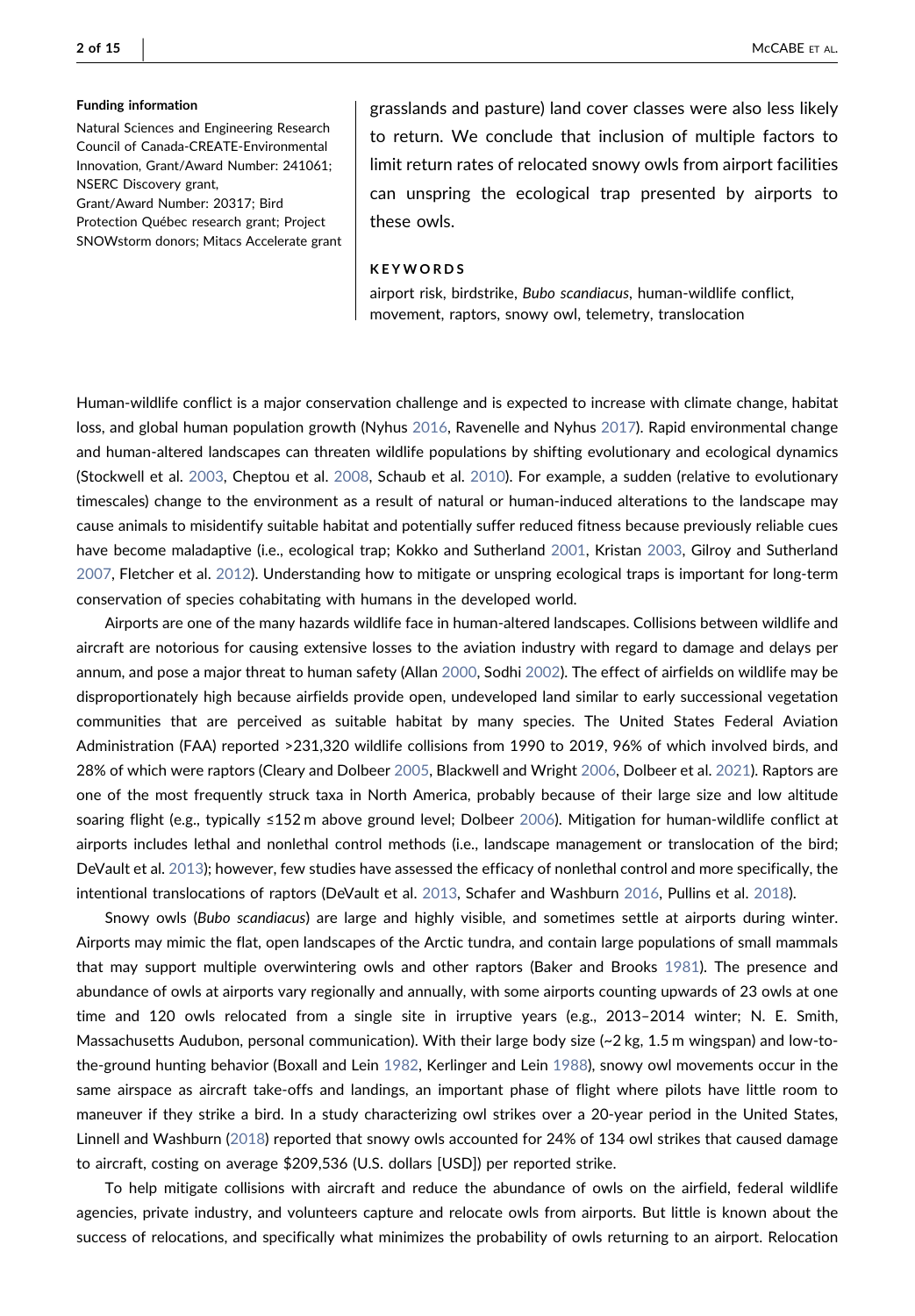sites are usually selected based on a coarse, subjective visual habitat assessment of what owls are thought to prefer (e.g., agricultural lands, open landscapes) and accessibility (e.g., distance from capture site), but there are currently very few empirical data on how to choose relocation sites to minimize snowy owl return rates. Relocation sites are often predetermined, limited, and sometimes highly constrained by state and provincial wildlife management agencies. Site characteristics such as direction or distance from the airport or suitability of the land cover and habitat structure at the relocation site may affect return rates. In a recent study, McCabe et al. ([2021](#page-12-15)a) revealed that range‐residency (i.e., owls that exhibited bounded overwintering home ranges) was strongly associated with the proportion of croplands in the landscape, suggesting that some types of agricultural lands may provide enough prey (Heisler et al. [2013](#page-12-16)) compared to other land cover types, to support overwintering owls and reduce the need to continuously move in search of prey in human‐dominated landscapes.

We examined reports of snowy owl airstrikes in the United States and Canada using data from the Federal Aviation Administration's National Wildlife Strike Database (FAA NWSD) and translocation success from telemetry‐ tracked owls. First, we investigated when and where strikes occur. Second, we assessed factors associated with return rates of translocated owls. If it is energetically costly for owls to travel long distances, we predicted that those relocated farther from airports would be less likely to return than those relocated nearby. Because snowy owls migrate in a general north to south corridor in central and eastern North America (Brown et al. [2021\)](#page-11-4), we expected owls relocated in east and west directions to be less likely to return than those relocated north or south of the airport. If owls prefer to settle in open, natural, or agricultural landscapes, we predicted that owls released at sites with more contiguous open land cover would be less likely to return to airports than those released in more urban or forested landscapes. We also predicted that adults and females (i.e., the socially dominant age and sex classes) would be more likely to return because they may have already established use areas at airports. Our overarching goal was to provide recommendations to wildlife managers that will reduce return rates of snowy owls translocated away from airport facilities.

# STUDY AREA

We conducted this study using data from owls trapped opportunistically at 13 airport facilities and relocated across 10 states and provinces in the United States and Canada during winter (Nov–Mar) from 2000–2020. Airports in our study were as far west as the Central Wisconsin Airport (44.784°, −89.673°), near Mosinee, Wisconsin, USA, and as far east as the Brunswick Executive Airport (43.898°, −69.934°) near Portland, Maine, USA, on the Atlantic Coast (Figure [1\)](#page-3-0). The most northern airport in our study was the Montréal‐Pierre Elliott Trudeau International Airport (45.465°, −73.745°), in Montréal, Québec, Canada and the most southern was the Martin State Airport (39.328°, −76.423°) in Middle River, Maryland, USA. Snowy owls were trapped on airport grounds ranging from the largest (2,082 ha) at Montréal‐Pierre Elliott Trudeau International Airport to the smallest (182 ha) at Erie International Airport in Pennsylvania, USA. The mean proportions of land cover classes calculated in each 15-km buffer (i.e., 706 km<sup>2</sup>) surrounding the 13 airports included urban (0.35 ± 0.06 [SE]), forest (0.18 ± 0.04), cropland (0.18 ± 0.05), freshwater (0.11 ± 0.04), marine (0.09 ± 0.04), wetland  $(0.06 \pm 0.01)$ , barren  $(0.03 \pm 0.02)$ , and natural shrubland-grassland  $(0.01 \pm 0.002)$ .

# METHODS

## Owl relocations

We trapped snowy owls ( $n = 42$ ) at airport facilities ( $n = 13$ ) in the United States and Canada from November to March in 2000–2020 using lure animals in bal-chatri traps, bow nets, or Swedish goshawk traps (Bloom et al. [2007](#page-11-5)). Owls were trapped, banded, and fitted with transmitters by raptor banders participating in Project SNOWstorm, the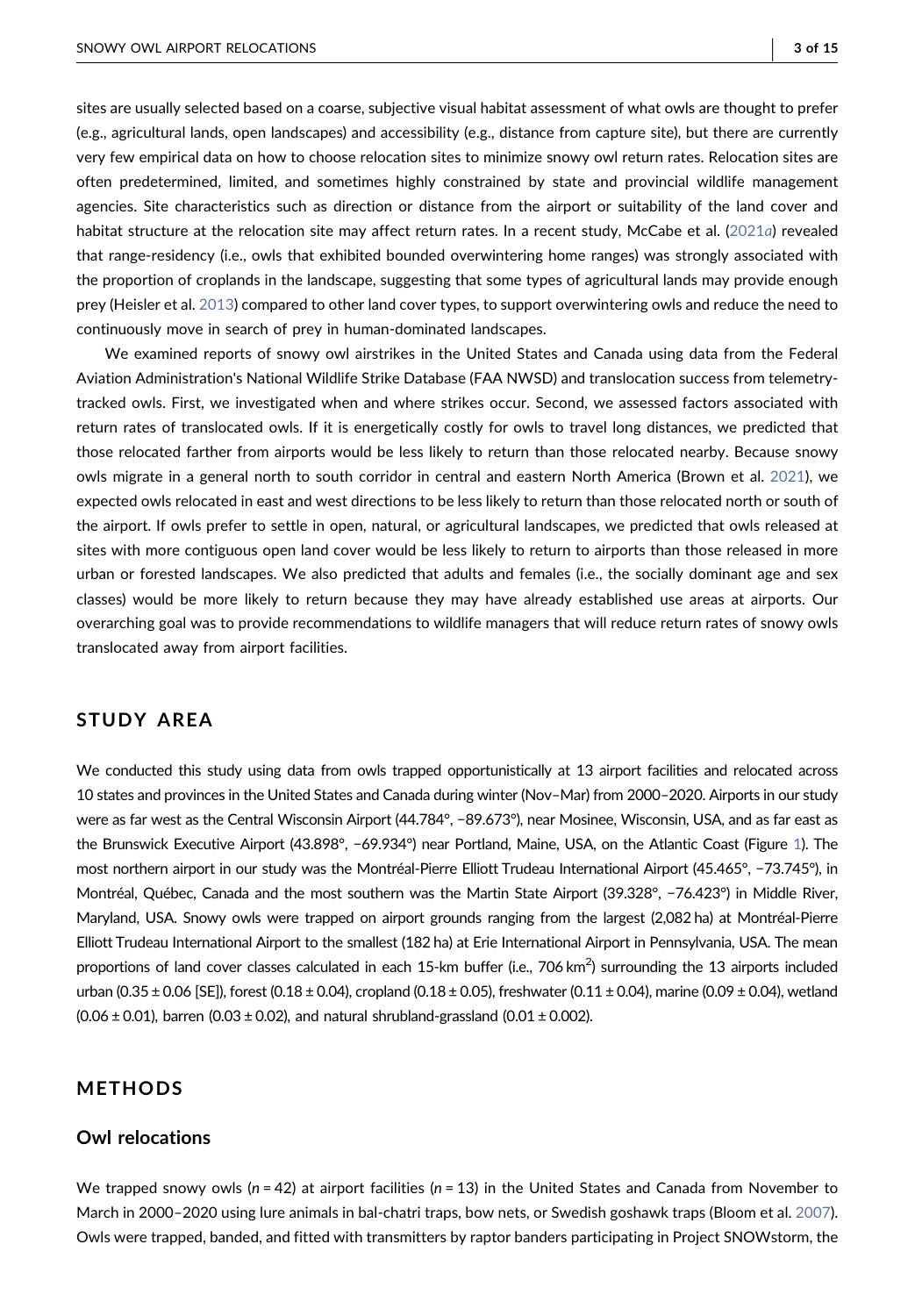<span id="page-3-0"></span>

**FIGURE 1** Airports (orange plane symbol;  $n = 13$ ) in the United States and Canada where snowy owls ( $n = 42$ ) were trapped and relocated (black dots) during winter (Nov–Mar), 2000–2020. Dashed lines connect the release site with the airport the owl was captured at.

Massachusetts Audubon Society's Snowy Owl Project, and Falcon Environmental staff. All participating banders possessed current valid permits with the necessary auxiliary marking authorizations from the United States Bird Banding Laboratory and the Canadian Bird Banding Office. We used plumage characteristics and molt patterns to assess sex and age for each individual (Pyle [1997,](#page-12-17) Seidensticker et al. [2011,](#page-12-18) Solheim [2012\)](#page-13-3), and classified immatures as being <12 months old and adults as  $\geq$  12 months old.

We equipped owls with either 30‐g satellite transmitters (Microwave Telemetry, MD, USA) or 40‐g global positioning system–global system for mobile communications (GPS–GSM) transmitters (Cellular Tracking Technologies, Rio Grande, NJ, USA), fitted with a backpack harness of 10‐mm tubular Teflon (Steenhof et al. [2006](#page-13-4)), which weighed <3% of the owl's body mass  $(\overline{x} = 1,960 \pm 52 \text{ g})$ . The GPS–GSM transmitters recorded 1 GPS location at 30–60-minute intervals during winter, and downloaded the data via the GSM networks, whereas satellite transmitters relied on the Advanced Research and Global Observation Satellite (ARGOS) system and transmitted locations following fixed schedules (Therrien et al. [2014](#page-13-5), Heggøy et al. [2017\)](#page-12-19). We translocated tagged snowy owls from airport facilities to various release sites surrounding the airport. We selected sites by general habitat characteristics (e.g., open landscapes, away from major highways and roads) at variable distances. Relocations occurred as early as 25 November and as late as 16 March, and 69% of the relocations occurred in the middle of winter (Jan–Feb).

We analyzed the movements of relocated owls affixed with transmitters from the time the owl was released and for the remainder of the overwintering period or until an individual began moving northward systematically with no reverse migration or stopovers >3 days. First, we calculated the proportion of owls that returned to the same airport after their first translocation. We excluded multiple translocation events (i.e., second or third translocation) for the same owl during the same winter and did not include analyses related to other airport visits during the same winter period. Among those owls that returned to the same airport after their first translocation, we calculated the number of days it took to travel between the release site and the airport. We recorded the date and coordinates for each relocation (i.e., individual owls) and measured straight‐line distances and azimuth (degrees) from airports to release sites in ArcGIS 10.5.1 (Esri, Redlands, CA, USA) using the distance to nearest hub tool and the measure azimuth tool.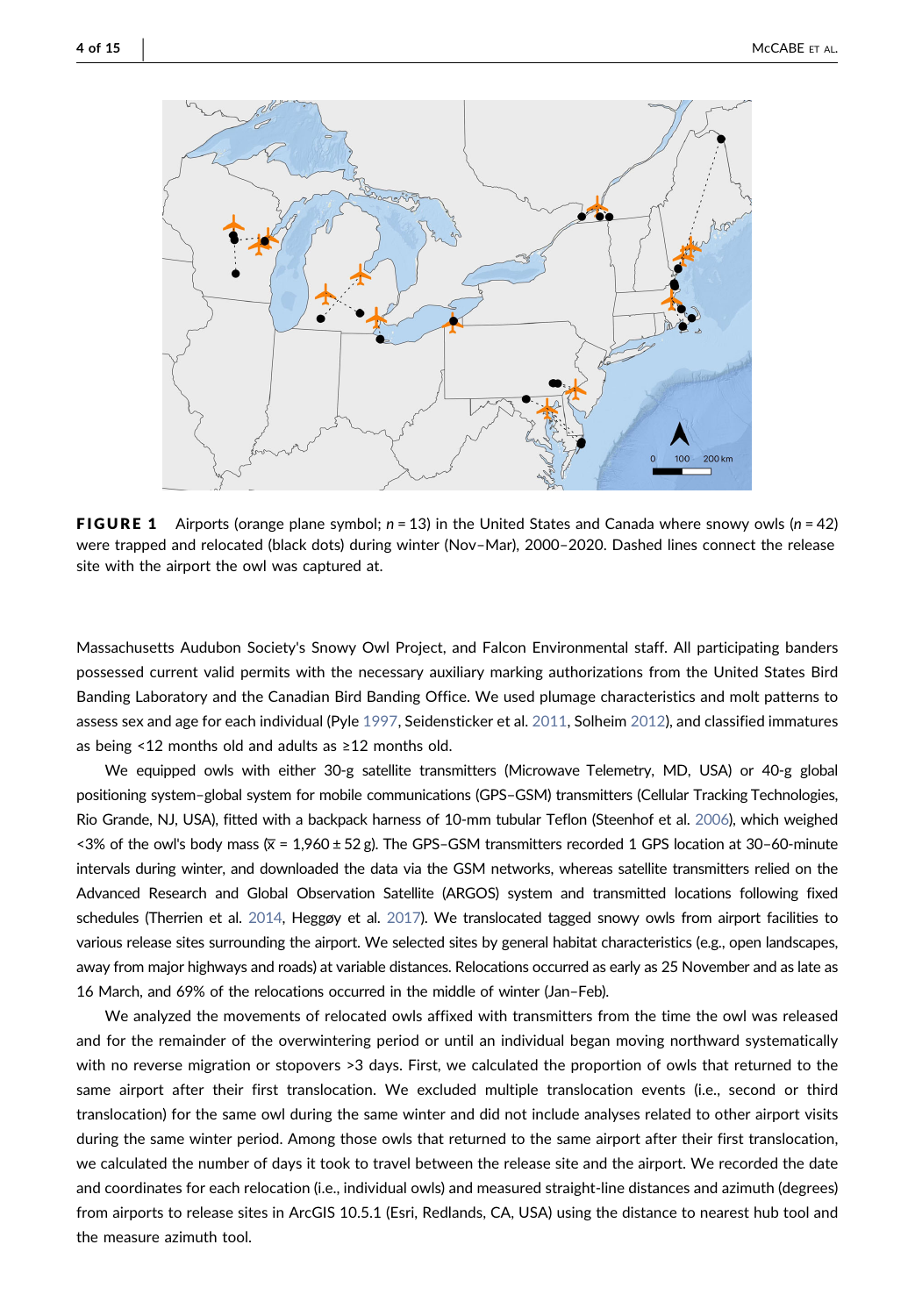We quantified land cover composition at release sites by creating a 15-km buffer around release sites ( $n = 42$ ); the buffer was a circle centered around the release site and represented the secondary bird hazard zone used by Civil Aviation Authorities of both Canada and the United States in regards to the identification of hazardous land uses and their relative attractiveness to bird species that are hazardous to aircrafts (Transport Canada [2007\)](#page-13-6). We then overlayed buffers with 30‐m resolution land cover data for North America (2010 for Canada and 2011 for USA) from the North American Land Change Monitoring System (NALCMS; Homer et al. [2017](#page-12-20)) in ArcGIS 10.5.1. We calculated the proportion of cover in each 15-km buffer (i.e., 706 km<sup>2</sup>), and grouped land cover types as follows (NALCMS definitions in parentheses): 1) forest including evergreen, deciduous, and mixed forest (forests generally taller than 3 m and >20% of total vegetation cover); 2) natural shrubland‐grassland (areas dominated by woody perennial plants with persistent woody stems <3 m tall, or dominated by graminoid or herbaceous vegetation and generally accounting for >80% of total vegetation cover); 3) wetland (areas dominated by perennial herbaceous and woody wetland vegetation including marshes, swamps, bogs); 4) cropland (areas dominated by managed crops including perennial grasses for grazing and areas used for the production of annual crops including hayfields; crop vegetation accounts for >20% of total vegetation); 5) barren lands (areas characterized by bare rock, gravel, sand, silt, or clay with little or no green vegetation present); 6) urban (areas that contain ≥30% of constructed materials for human activities including cities, towns, transportation); 7) freshwater (areas of open water, generally with <25% cover of non-water cover types): and 8) marine (including coastlines).

# Statistical analyses

We analyzed strike data from the FAA NWSD ([https://wildlife.faa.gov/home;](https://wildlife.faa.gov/home) accessed 28 June 2019), which reports civil aircraft collisions with wildlife. Participation in the FAA NWSD is voluntary and the database represents strikes reported from airlines, airports, pilots, and other sources. We used all reported strikes of snowy owls in the United States and Canada during winter (April included only for strike analysis) from 2009–2020, including date and time of the incident, and the airport where the strike occurred. To determine if strikes occurred consistently throughout winter, we used a  $\chi^2$  test to assess the relationship between the number of FAA NWSD reported strikes across winter months.

We modeled return rates of telemetry-tracked snowy owls using a binomial (1 representing owls that returned to the same airport after translocation within the same winter period and 0 representing owls that did not return) generalized linear mixed model using the lme4 package (Bates et al. [2015](#page-11-6), R Core Team [2020](#page-12-21)). We tested the relation between the return rate as a binary variable and fixed factors in 3 separate analyses: individual owl characteristics (i.e., age and sex), management strategies (i.e., relocation distance and direction [the sine and cosine functions of the direction of the release site from the airport measured in degrees; Batschelet [1981\]](#page-11-7)), and release site land cover composition. For the third analysis, we excluded rare land cover classes with proportions <0.05 (i.e., forest, natural shrubland‐grassland, and barren lands). Of the 42 relocated owls, 9 were released at the same site and multiple owls were captured at some of the 13 airports so we included release site and airport as random effects in all models. We used Akaike's Information Criterion values, adjusted for small sample size (AIC<sub>c</sub>; Burnham and Anderson [2002\)](#page-11-8), to select the best fit model (i.e., lower  $ΔAIC<sub>c</sub>$  $ΔAIC<sub>c</sub>$  $ΔAIC<sub>c</sub>$  scores) in each analysis (Appendix A). We compared relocation distance for owls that returned versus owls that did not return to the airport using a Mann-Whitney U test. Values reported in the results are mean ± standard error, and we considered statistical test results when data indicated strong evidence of a relationship.

## RESULTS

From 2009–2020, FAA NWSD reported 267 aircraft collisions with snowy owls during winter from 55 airports in the United States and Canada. Of the 55 airports, 5 accounted for 58% of the snowy owl strikes reported over the study period: General Edward Lawrence Logan International (MA, USA), Chicago O'Hare International (IL, USA),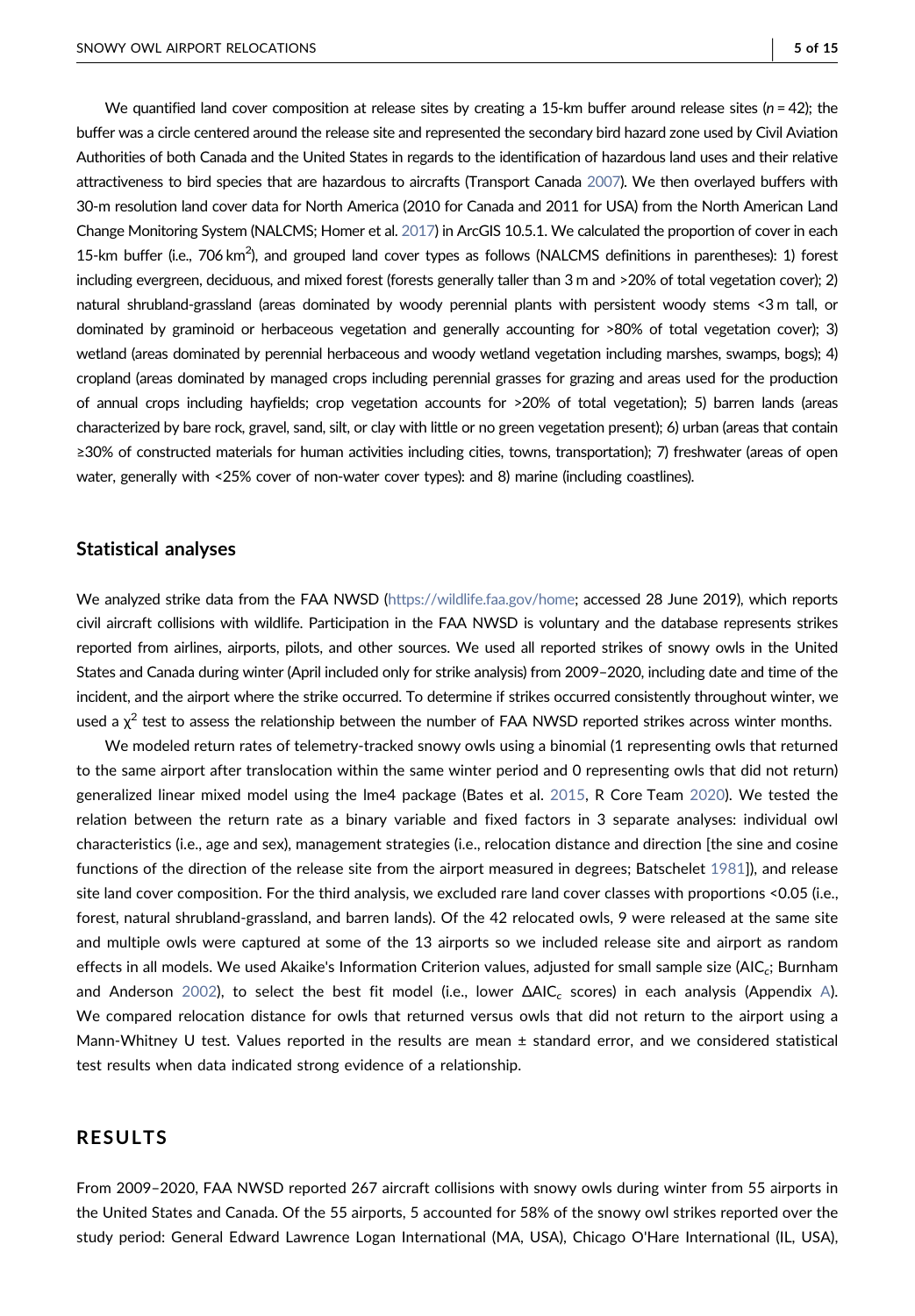<span id="page-5-0"></span>

**FIGURE 2** Monthly average ( $\pm$  SE) of reported snowy owl aircraft collisions ( $n = 267$ ) from the Federal Aviation Administration National Wildlife Strike Database per year across airports ( $n = 55$ ) in the United States and Canada, 2009–2020.

Detroit Metro Wayne County (MI), John F. Kennedy International (NY, USA), and Newark Liberty International (NJ, USA). Number of strikes reported varied among months ( $\chi_5^2$  = 38.6, P < 0.001), with the greatest number of strikes occurring in December (Figure [2\)](#page-5-0). Although 61% of the strikes did not have a time of day associated with the incident, 24% occurred during the day between 0700–1900, and 15% occurred at night between 1900–0700.

The 42 relocated snowy owls included 21 adults (6 males, 15 females) and 21 immatures (9 males, 12 females) from 13 airports. After the first translocation, 33% of the 42 owls returned to the airport at which they were trapped during the same winter, taking between a few hours to >2 months to return  $(\overline{x} = 16.9 \pm 5.7 \text{ days}; n = 14)$ . Of the 14 snowy owls that returned after relocation, 7 were adults (1 male, 6 females) and 7 were immatures (6 males, 1 female). Two owls were subsequently killed by an aircraft collision or jet blast after returning to the airport that winter. An adult female frequently crossed runways in the southwest section of General Edward Lawrence Logan International airport before being killed by a jet blast 19 days after returning, when it strayed on to one of the main runways (Figure [3A](#page-6-0)). Similarly, an immature male flew regularly from nearby roads, across runways, to the eastern section of Philadelphia International airport (PA, USA) and was struck near a main runway between 1800–2000, 15 days after returning (Figure [3B\)](#page-6-0).

For the intrinsic factors analysis, there was a significant sex‐age class interaction (Table [1\)](#page-7-0) that we explored further with a Tukey post hoc test. Immature males  $(0.54 \pm 0.27)$  and adult females  $(0.38 \pm 0.22)$  had a greater probability of returning to the airport, compared to adult males (0.04  $\pm$  0.07) and immature females (0.01  $\pm$  0.02), although some confidence intervals overlapped. For the management strategies analysis, the likelihood of return was associated with distance, with returns more likely to occur as the distance between the release site and the airport decreased (Table [1;](#page-7-0) Figure [4\)](#page-7-1). For every 10‐km increase in relocation distance, we expect a 9.7% decrease in the odds of an owl returning to the airport (odds ratio = 0.97,  $\chi_1^2$  = 3.92, P = 0.04). Relocation distance for owls that did not return to the airport ( $\overline{x}$  = 95.7 ± 15.0 km; median = 64.8 km; n = 28) was greater (Mann-Whitney U = 117,  $P = 0.03$ ) than relocation distance for returning owls ( $\overline{x} = 52.0 \pm 6.8$  km; median = 52.1 km;  $n = 14$ ). Finally, the landcover analysis revealed that returns were less likely to occur as the proportion of wetlands (odds ratio = 4.28e − 17, *χ*<sup>2</sup> = 6.82, P = 0.009) and croplands (odds ratio = 7.69e − 08, *χ*<sup>2</sup> = 4.51, P = 0.03) increased surrounding release sites (Table [1;](#page-7-0) Figure [5](#page-8-0)). Other landcover types in the top model had weak to no evidence of a relationship with return probability (Table [1](#page-7-0)).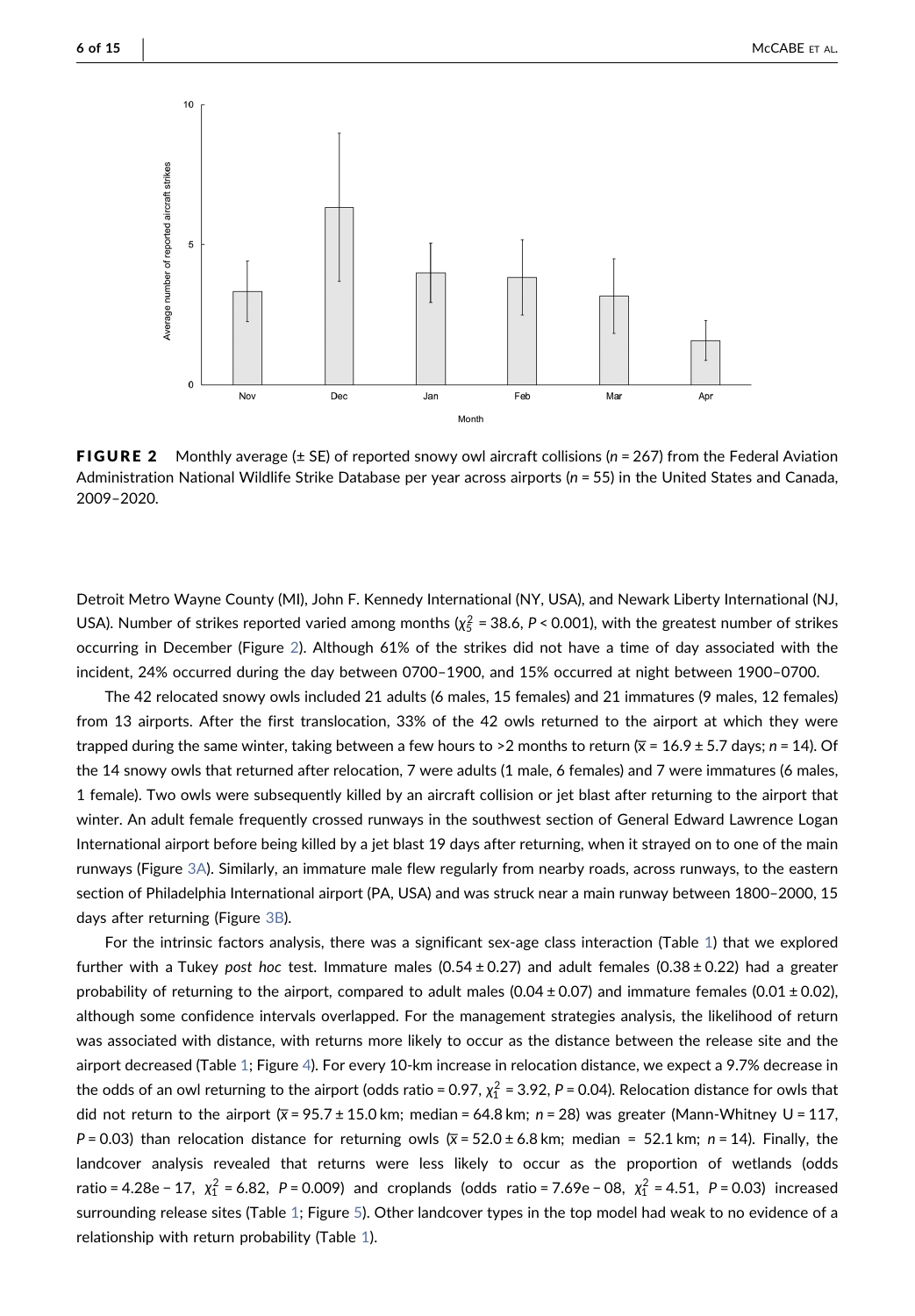<span id="page-6-0"></span>

FIGURE 3 Movements (red dots and black dashed lines) from telemetry-tracked snowy owls including an A) adult female at General Edward Lawrence Logan International (MA, USA) prior to being killed by a jet blast from a plane on the evening of 5–6 April 2016, and B) immature male at Philadelphia International Airport (PA, USA) prior to being struck by a plane and killed on the evening of 28 January 2014. Yellow star indicates last known location.

# **DISCUSSION**

Snowy owls congregate at airports, yet such behavior can be detrimental to their survival with about 22 owls strikes reported annually by the FAA NWSD in North America despite relocation efforts at some airport facilities. The risks of owls on the airfield are apparent from the number of reported strikes over the last decade, and the tracking data prior to collision or jet blast of the 2 tagged owls in this study regularly crisscrossing and spending time near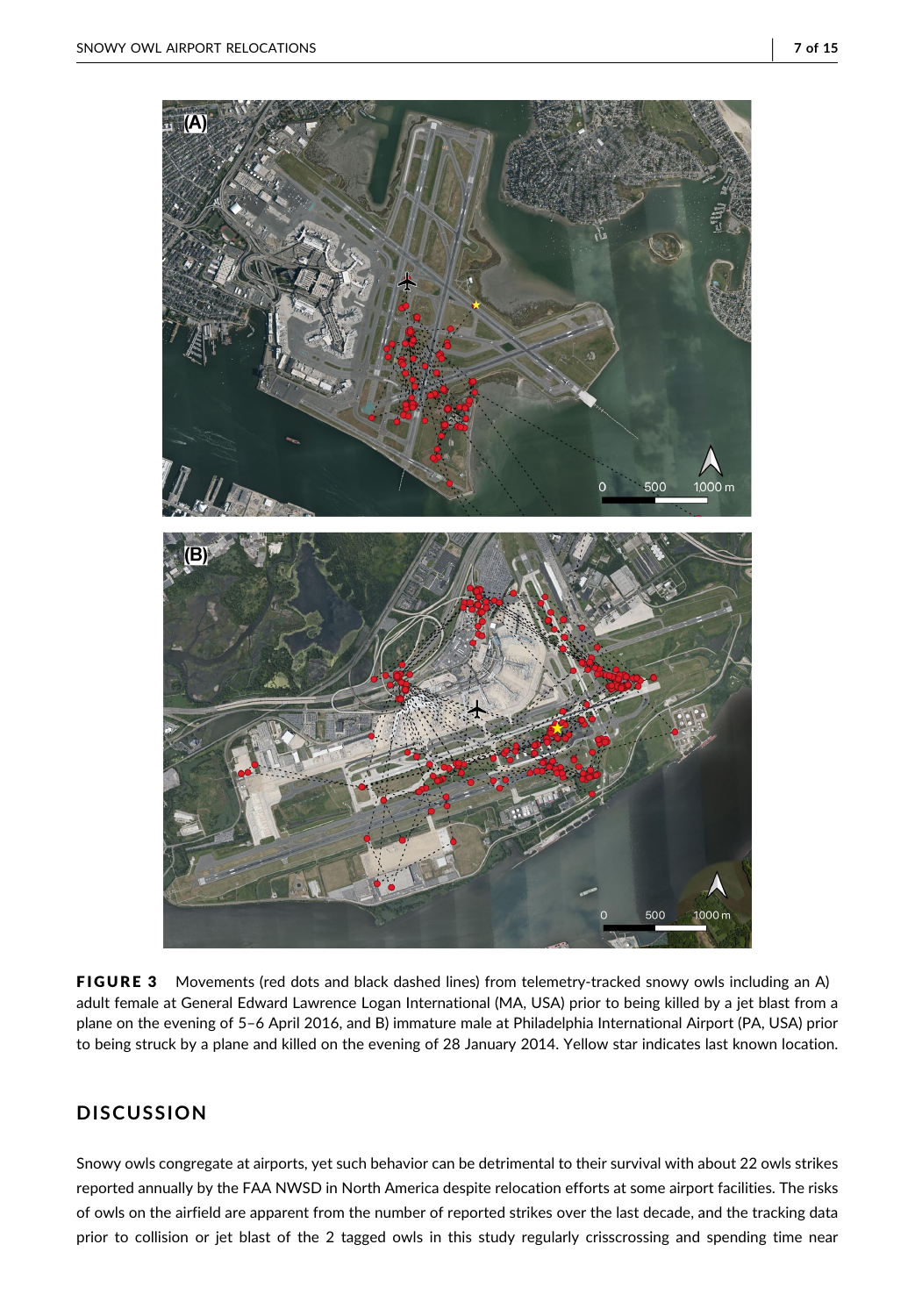<span id="page-7-0"></span>TABLE 1 Parameter estimates and 95% confidence intervals from the 3 preferred generalized linear mixed models relating returns (i.e., 0 = no return; 1 = return) of snowy owls to airport facilities in the United States and Canada from 2000–2020 with various explanatory variables and including 2 random effects (airport and release site).

| <b>Explanatory variables</b> | Estimate | 95% CI             | P-value |
|------------------------------|----------|--------------------|---------|
| Intrinsic factors analysis   |          |                    |         |
| Sex female                   | $-4.686$ | $-8.259 - -1.113$  | 0.010   |
| Age adult                    | $-3.271$ | $-6.739 - 0.198$   | 0.065   |
| $Sex \times age$             | 7.305    | 1.647-12.964       | 0.011   |
| Management strategy analysis |          |                    |         |
| <b>Distance</b>              | $-0.027$ | $-0.053 - 0.0003$  | 0.048   |
| Landcover analysis           |          |                    |         |
| Wetland                      | $-37.69$ | $-65.967 - -9.411$ | 0.009   |
| Cropland                     | $-16.38$ | $-31.492 - -1.270$ | 0.034   |
| Urban                        | $-11.33$ | $-29.509 - 6.844$  | 0.222   |
| Freshwater                   | 9.59     | $-16.728 - 35.912$ | 0.475   |
| Marine                       | $-10.33$ | $-22.050 - 1.384$  | 0.084   |

<span id="page-7-1"></span>

FIGURE 4 Airport returns ( $0 =$  no return,  $1 =$  return) relative to the straight-line distance between the airport and release site of snowy owls captured and relocated from airports ( $n = 13$ ) in the United States and Canada, 2000–2020. Regression line is the probability of return during the same winter from the generalized linear mixed model.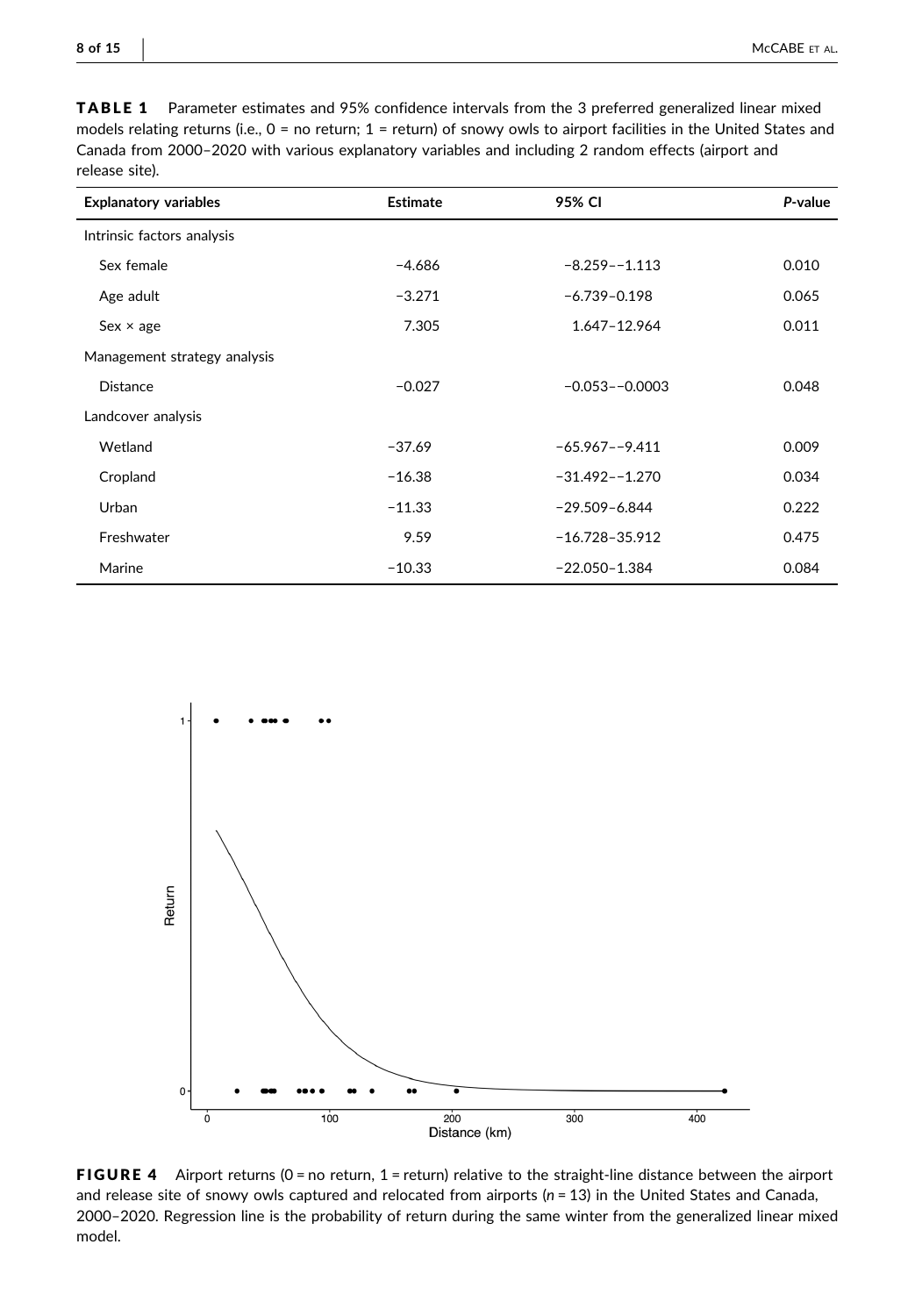<span id="page-8-0"></span>

FIGURE 5 Airport returns (0 = no return, 1 = return) relative to land cover classes within release sites of relocated snowy owls from airports ( $n = 13$ ) in the United States and Canada, 2000-2020. Regression line is the probability of return during the same winter in relation to the proportion of A) wetland and B) cropland within a release site from the generalized linear mixed model.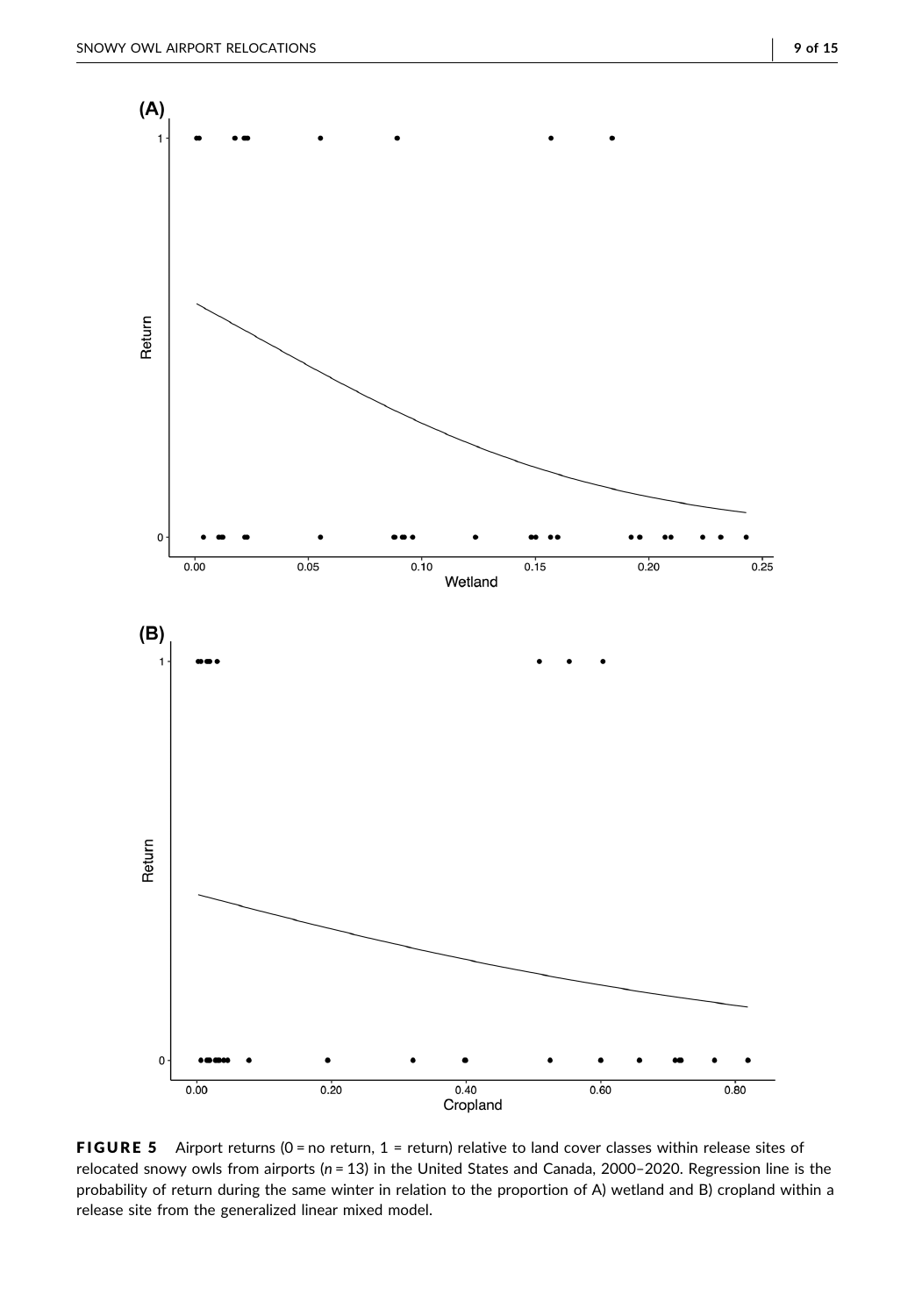runways. Risks can be mitigated by a management strategy that minimizes returns by relocating owls to wintering habitats with a predictable prey availability such as coastal wetlands or several types of croplands and at distances >100 km from the airport. The NALCMS cropland land cover class definition includes a variety of land use types within the class (Homer et al. [2017\)](#page-12-20), some of which may not be suitable for owl relocations (e.g., large monocultures). Therefore, future work should identify land use at a higher resolution and examine land cover types separated by areas of intensive cultivation, pastures, crop cover, and crop type to determine suitable cropland sites for translocated owls.

Because our sample included some individuals that were previously trapped and banded at airports in earlier years (6 owls) prior to receiving a tracking device, learned behavior and fidelity to previous wintering sites may explain the higher return rate of adult females. Higher return rates of immature males may be attributed to their larger wintering areas (e.g.,  $\overline{x}$  = 190 ± 55 km<sup>2</sup>; McCabe et al. [2021](#page-12-15) $a$ ) compared to other age classes, which may be influenced by dominance and competitive exclusion in some parts of their winter range (Chang and Wiebe [2018](#page-11-9)). Furthermore, some factors, such as direction, may be airport‐specific and impose constraints on local management strategies. For example, General Edward Lawrence Logan International is situated along the Atlantic Coast and is surrounded by the City of Boston and the Metro‐Boston area, limiting the number of potential release sites at shorter distances and excluding release sites east of the airport (i.e., direction of the Atlantic Ocean).

In a study examining seasonal survival in telemetry‐tracked and necropsied snowy owls, McCabe et al. [\(2021](#page-12-22)b) reported higher anthropogenic mortality compared to natural mortality for overwintering owls. In particular, airplane collisions made up approximately 10% of the anthropogenic causes of death, the second highest cause of death after automobile collisions. The increase in strike frequency during December may be related to the number of owls on the landscape, with many owls arriving south from the Arctic and assessing airports as a potential wintering site. For example, McCabe et al. ([2021](#page-12-22)b) reported that yearling snowy owls had higher mortality rates than adults in early winter (Dec–Jan), especially in anthropogenically altered landscapes. This suggests that high‐risk human infrastructure like airports and highways may not be recognized by inexperienced yearling owls when they arrive on the wintering grounds. Although the age or sex of owls was not documented in the FAA NWSD database, the relatively high number of owls killed in December may be the result of a greater number of yearling owls near runways. Therefore, more intensive trapping efforts during December might be effective in reducing the risk of strikes. Similar to our findings, Linnell and Washburn ([2018](#page-12-14)) reported that the timing of snowy owl aircraft collisions occurred during both day and night. Thus, deterrence throughout the day and night can be an important management policy. We encourage airport personnel to report detailed data on snowy owl strikes to the FAA NWSD including estimated time of incident, cause of death (e.g., jet blast, collision), location of collision or jet blast, and photos of the owl to determine their sex or age.

The presence of snowy owls at airports can increase the risk of an owl being killed by a collision or jet blast, pose a threat to the safety of passengers and staff if a collision occurs (Cleary and Dolbeer [2005\)](#page-12-8), and cause severe economic losses when strikes cause damage to the aircraft. The FAA NWSD reports the number of strikes, strikes causing damage, strikes having a negative effect on the flight, strikes involving >1 animal, and reported aircraft downtime and costs by identified wildlife species. For example, on 20 November 2020, a snowy owl was struck by a B‐737 aircraft (Boeing, Chicago, IL, USA) at General Edward Lawrence Logan International airport during landing costing \$24,000 USD in repairs. Linnell and Washburn [\(2018](#page-12-14)) reported an average cost of \$113,292 USD per damaging strike event (between 1990–2014) to repair damages to aircraft caused by strikes involving barn owls (Tyto alba), short‐eared owls (Asio flammeus), great horned owls (Bubo virginianus), and snowy owls. Reported strikes of snowy owls (U.S. only) cost on average \$209,536 USD per reported strike ( $n = 114$ ), the most costly of the owl species in their study. In February 2021, the FAA NWSD published the most up-to-date report on snowy owl aircraft collisions (n = 323) between 1990 and 2019, estimating \$2,786,350 USD in reported economic losses (including 914 hr of aircraft downtime, repair costs, and other costs based on inflation‐adjusted costs; Dolbeer et al. [2021](#page-12-9)).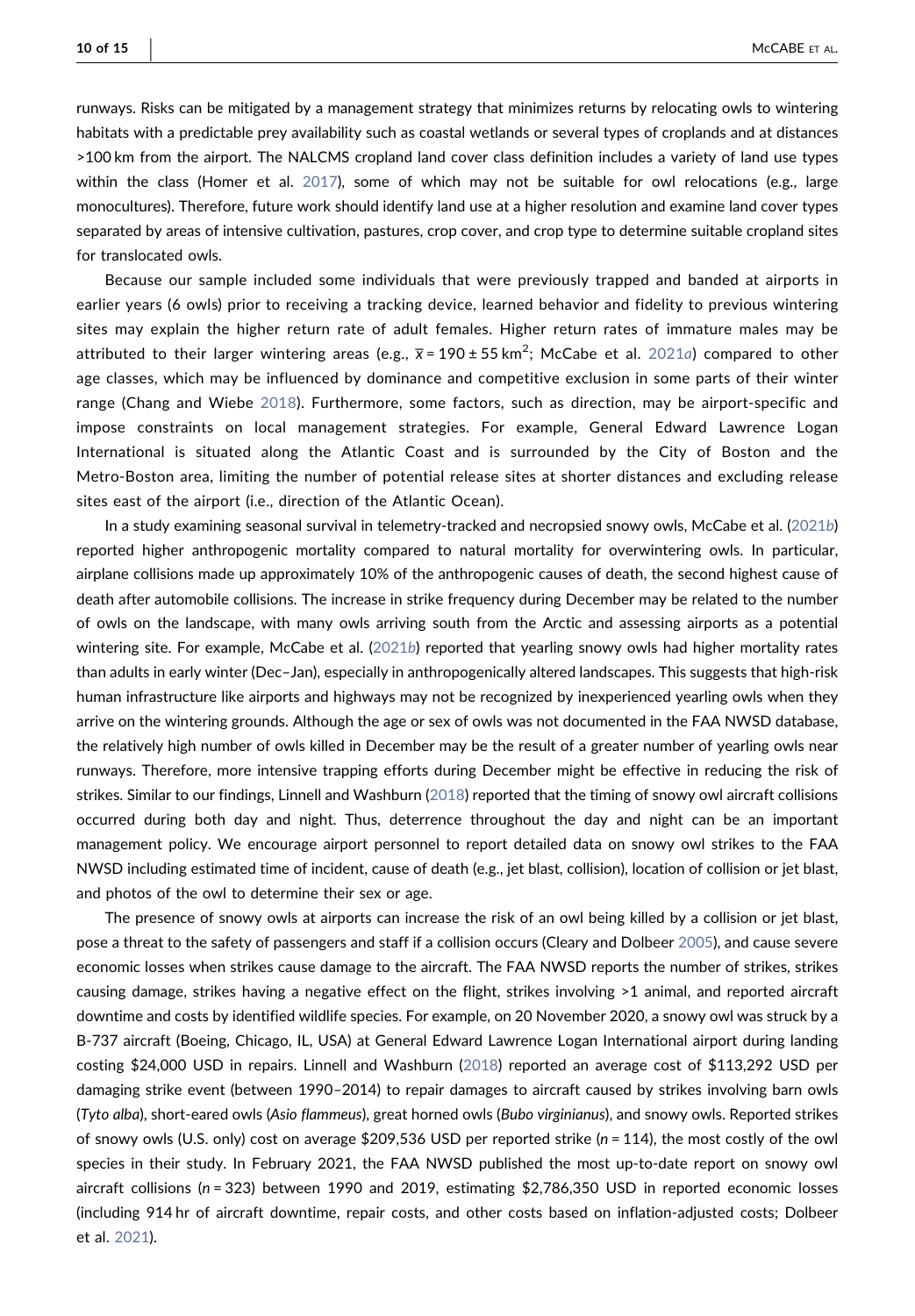The estimated costs associated with capturing and relocating snowy owls varies depending on the agency and the wildlife mitigation program of the airport. For example, snowy owl removal in Canada typically costs approximately \$185 (Canadian dollars; including staff hourly wage, indirect fees, mileage) per relocation. Many private wildlife control agencies conduct active (e.g., bow nets) and passive (e.g., Swedish goshawk) trapping of snowy owls as part of their daily tasks and often use volunteers from local wildlife rehabilitation and veterinary facilities to assist with translocation events (e.g., Union québécoise de réhabilitation des oiseaux de proie [UQROP] used volunteers for 90% of relocations in Montréal over the last 3 years), reducing overall translocation costs. In other situations, volunteer raptor banders donate their time to trapping and cover costs related to relocating snowy owls. For instance, approximately 700 owls were captured and relocated by N. E. Smith, Massachusetts Audubon, from General Edward Lawrence Logan International airport between 1981 and 2020 (N. E. Smith, personal communication). The benefits of relocating snowy owls from airport facilities include low costs associated with translocations, and the potential to reduce strikes because the majority of birds do not return to the airport after relocation.

It is inevitable that some snowy owls will continue to congregate at airports in the southernmost part of their range, so translocation may be a better management tool with an important positive conservation outcome over lethal measures or non‐mitigation. The suggested management techniques need further testing at small and large airports, and at airports spanning the breadth of North America. Further research should investigate additional factors influencing return rates, such as whether visual or audio cues of airplanes lure owls to airports. Further, a detailed analysis of return paths involving landscape searching patterns deserve to be explored to assess if owls use features like cities, roads, waterways to navigate when returning to the airport. In addition, we recommend building on previous work of translocation and management programs of other large raptors wintering at airports (Blackwell and Wright [2006](#page-11-1), Pullins et al. [2018](#page-12-12), Washburn et al. [2021](#page-13-7)), for developing translocation and mitigation protocols that are species-specific and cater to the logistics of the program or geographic region.

The effects of successful translocations, especially of tagged individuals, in subsequent years also warrants further study. Albeit anecdotal, an adult female relocated 66 km from the Montréal‐Pierre Elliott Trudeau International (QC, Canada) in winter 2019–2020, returned to southern Québec in winters 2020–2021 and 2021–2022, but instead of returning to the airport, it wintered in the area where it was relocated to in winter 2019–2020. Because airplane collisions are the second leading cause of anthropogenic mortality of wintering owls (McCabe et al. [2021](#page-12-22)b) in North America, and snowy owls were recently listed as vulnerable because of decreasing global population trends (International Union for Conservation of Nature [2020](#page-12-23), Partners in Flight [2021\)](#page-12-24), we propose translocation as a practical, nonlethal, low cost conservation technique to deter this winter resident from repeated use of airports.

# MANAGEMENT IMPLICATIONS

Relocation distances >100 km from airports are most effective at reducing return rates, when used in combination with selecting release sites in habitats presumed to have good prey conditions, such as open landscapes with a greater proportion of wetland and cropland (including pastures and grasslands) land cover classes. Croplands with good ground vegetation cover should be preferred (e.g., when natural grasslands‐shrublands are not available) because they could host higher small‐mammal density than bare lands in intensively managed crop fields. We encourage private industry and federal wildlife agencies capturing snowy owls at airports be trained to sex and age individual owls because the age coupled with the sex of an owl was important for relocation strategy, and we recommend translocating immature males and adult females farther than other owls. The relatively low costs associated with translocating snowy owls coupled with the 67% success rate, make translocations a viable and effective alternative method to lethal techniques.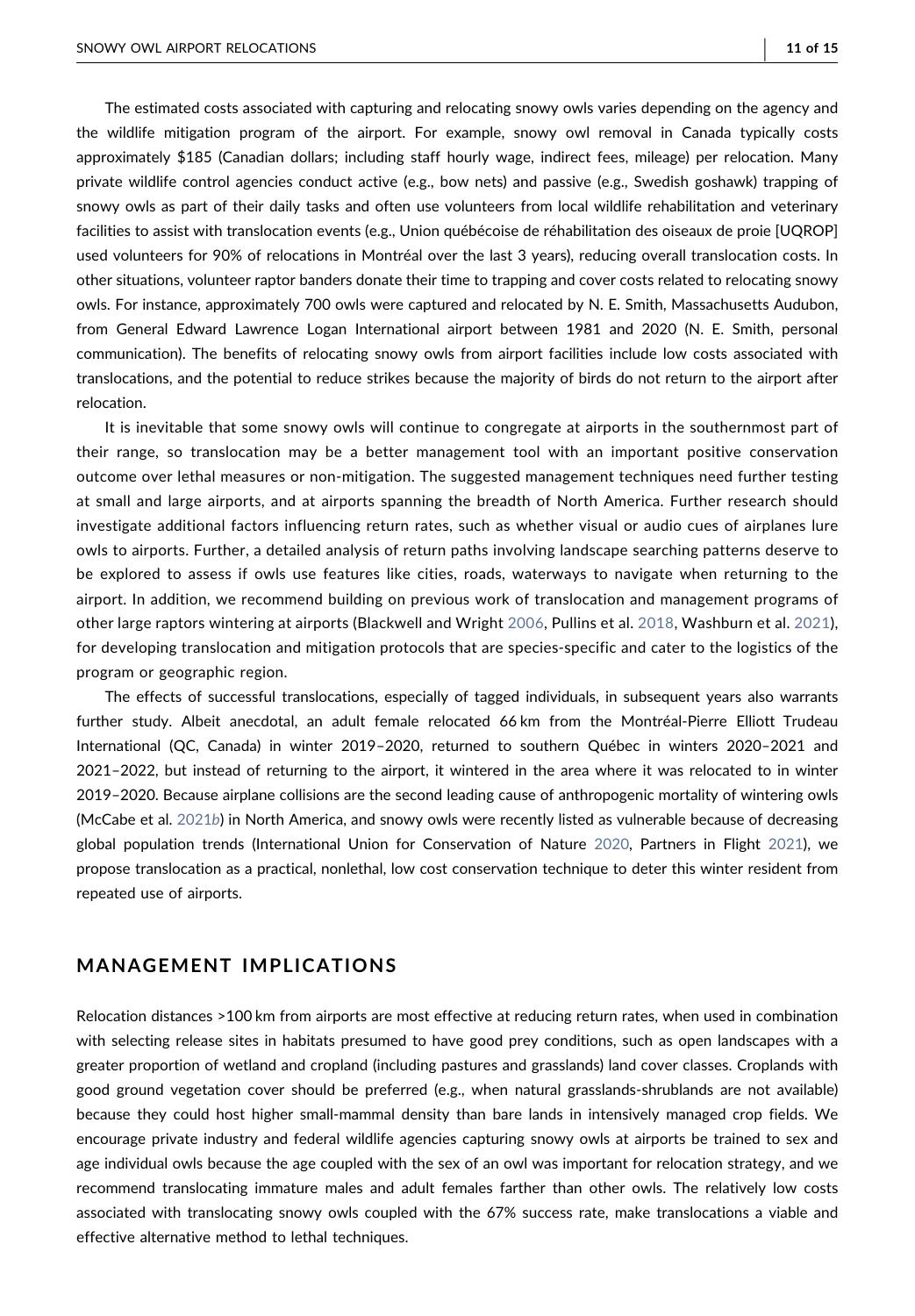## ACKNOWLEDGMENTS

This is Project SNOWstorm contribution number 010 and Hawk Mountain Sanctuary contribution to conservation science number 363. We thank all Project SNOWstorm supporters and collaborators. We are grateful to individuals and organizations that captured, tagged, and relocated snowy owls over the last 20 years including E. A. Jacobs, M. Lanzone, S. Huy, B. E. Washburn, M. Shieldcastle, F. Ujazdowski, United States Department of Agriculture Wildlife Services in Maine, Maryland, and Michigan and the Biodiversity Research Institute. We thank P. R. Miller and R. A. Dolbeer for compiling and sharing snowy owl FAA NWSD strike data and Falcon Environmental staff, G. Fitzgerald, and students from UQROP for assisting with trapping and relocations in Canada. We thank G. Jones and 3 anonymous reviewers, whose comments helped to greatly improve the manuscript. This study was funded by generous donors of Project SNOWstorm that financed the majority of the telemetry devices and data fees, and additional funding from Natural Sciences and Engineering Research Council of Canada (NSERC) CREATE‐ Environmental Innovation scholarship number 241061 to RAM, NSERC Discovery grant number 20317 to KLW, Mitacs Accelerate grant to RAM, and Bird Protection Québec research grant to Falcon Environmental.

## CONFLICTS OF INTEREST

The authors declare no conflicts of interest.

# DATA AVAILABILITY STATEMENT

All location data are available on Movebank (movebank.org, study names 'Project SNOWstorm: Snowy Owl Movements' and 'Snowy Owl from Saskatchewan [Wiebe]').

#### ETHICS STATEMENT

Research conducted in Canada followed the guidelines of the McGill University Animal Use Protocol (2015‐7599, KHE, McGill University). Trapping and banding in the United States was in accordance with the relevant guidelines and regulations prescribed by the United States Geological Survey Bird Banding Lab and protocols were regularly reviewed by Project SNOWstorm cooperating veterinarians.

## ORCID

Rebecca A. McCabe **b** <http://orcid.org/0000-0001-7761-6020>

#### REFERENCES

- <span id="page-11-0"></span>Allan, J. R. 2000. The costs of bird strikes and bird strike prevention. Human conflicts with wildlife: Economic Considerations 18:147–153.
- <span id="page-11-2"></span>Baker, J. A., and R. J. Brooks. 1981. Raptor and vole populations at an airport. Journal of Wildlife Management 45:390–396.
- <span id="page-11-6"></span>Bates, D., M. Mächler, B. Bolker, and S. Walker. 2015. Fitting linear mixed‐effects models using lme4. Journal of Statistical Software 67:1–48.
- <span id="page-11-7"></span>Batschelet, E. 1981. Circular statistics in biology. Academic Press, New York, New York, USA.
- <span id="page-11-1"></span>Blackwell, B. F., and S. E. Wright. 2006. Collisions of red-tailed hawks (Buteo jamaicensis), turkey vultures (Cathartes aura), and black vultures (Coragyps atratus) with aircraft: implications for bird strike reduction. Journal of Raptor Research 40:76–80.
- <span id="page-11-5"></span>Bloom, P. H., W. S. Clark, and J. W. Kidd. 2007. Capture techniques Pages 193–220 in D. Bird and K. Bildstein, editors. Raptor research and management techniques. Hancock House Publishers, Blaine, Washington, USA.
- <span id="page-11-3"></span>Boxall, P. C., and M. R. Lein. 1982. Feeding ecology of snowy owls (Nyctea scandiaca) wintering in southern Alberta. Arctic 35:282–290.
- <span id="page-11-4"></span>Brown, A., R. A. McCabe, J. F. Therrien, K. L. Wiebe, S. Weidensaul, D. Brinker, G. Gauthier, and K. H. Elliott. 2021. Nomadic breeders snowy owls (Bubo scandiacus) do not use stopovers to sample the summer environment. Ibis 163:1271–1281.
- <span id="page-11-8"></span>Burnham, K. P., and D. R. Anderson. 2002. Model selection and multimodel inference: a practical information‐theoretic approach. Second edition. Springer, New York, New York, USA.
- <span id="page-11-9"></span>Chang, A. M., and K. L. Wiebe. 2018. Movement patterns and home ranges of male and female snowy owls (Bubo scandiacus) wintering on the Canadian prairies. Canadian Journal of Zoology 96:545–552.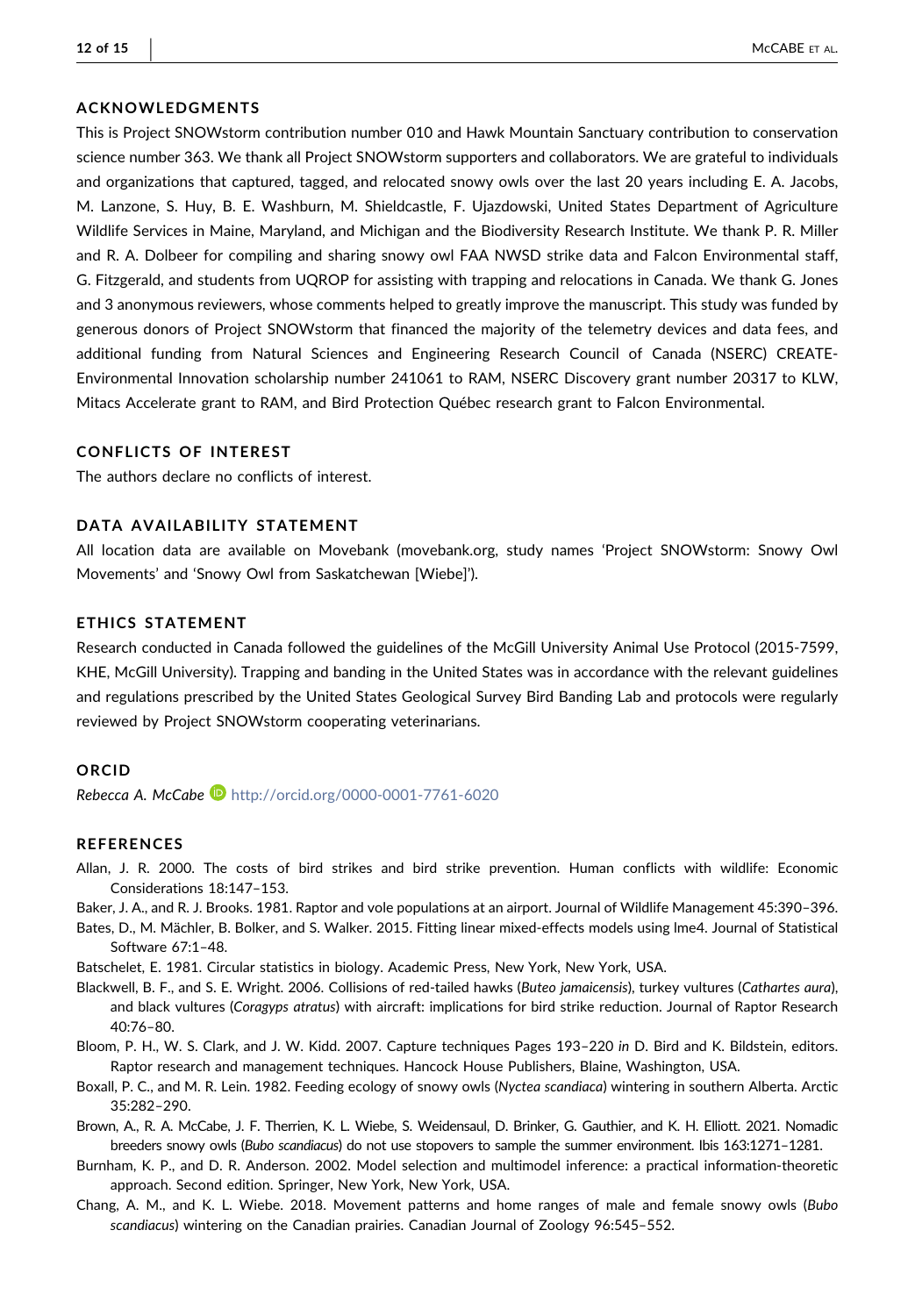- <span id="page-12-2"></span>Cheptou, P. O., O. Carrue, S. Rouifed, and A. Cantarel. 2008. Rapid evolution of seed dispersal in an urban environment in the weed Crepis sancta. Proceedings of the National Academy of Sciences 105: 3796–3799.
- <span id="page-12-8"></span>Cleary, E. C., and R. A. Dolbeer. 2005. Wildlife hazard management at airports: a manual for airport personnel. U.S. Department of Agriculture, Washington, D.C., USA.
- <span id="page-12-11"></span>DeVault, T. L., B. F. Blackwell, and J. L. Belant, editors. 2013. Wildlife in airport environments: preventing animal‐aircraft collisions through science‐based management. Johns Hopkins Press, Bethesda, Maryland, USA.
- <span id="page-12-10"></span>Dolbeer, R. A. 2006. Height distribution of birds recorded by collisions with civil aircraft. Journal of Wildlife Management 70:1345–1350.
- <span id="page-12-9"></span>Dolbeer, R. A., M. J. Begier, P. R. Miller, J. R. Weller, and A. L. Anderson. 2021. Wildlife strikes to civil aircraft in the United States, 1990–2019 (No. DOT/FAA/TC‐21/19). United States Department of Transportation, Federal Aviation Administration, William J. Hughes Technical Center, Egg Harbor Township, New Jersey, USA.
- <span id="page-12-7"></span>Fletcher, R. J., J. L. Orrock, and B. A. Robertson. 2012. How the type of anthropogenic change alters the consequences of ecological traps. Proceedings of the Royal Society of London B 279:2546–2552.
- <span id="page-12-6"></span>Gilroy, J. J., and W. J. Sutherland. 2007. Beyond ecological traps: perceptual errors and undervalued resources. Trends in Ecology & Evolution 22:351–356.
- <span id="page-12-19"></span>Heggøy, O., T. Aarvak, I. J. Øien, K. O. Jacobsen, S. Solheim, D. Zazelenchuk, M. Stoffel, and O. Kleven. 2017. Effects of satellite transmitters on survival in snowy owls Bubo scandiacus. Ornis Norvegica 40:33–38.
- <span id="page-12-16"></span>Heisler, L. M., C. M. Somers, T. I. Wellicome, and R. G. Poulin. 2013. Landscape-scale features affecting small mammal assemblages on the northern Great Plains of North America. Journal of Mammalogy 94: 1059–1067.
- <span id="page-12-20"></span>Homer, C., R. R. Colditz, R. Latifovic, R. M. Llamas, D. Pouliot, P. Danielson, C. Meneses, A. Victoria, R. Ressl, K. Richardson, and M. Vulpescu. 2017. Developing a new North American land cover product at 30‐m resolution: methods, results and future plans. Abstract GC52C‐01 in American Geophysical Union Fall Meeting 2017. American Geophysical Union, 11–15 December 2017, New Orleans, Louisiana, USA.
- <span id="page-12-23"></span>International Union for Conservation of Nature. 2020. The IUCN red list of threatened species. <http://www.redlist.org>. Accessed 15 Sep 2020.
- <span id="page-12-13"></span>Kerlinger, P., and M. R. Lein. 1988. Causes of mortality, fat condition, and weights of wintering snowy owls (Nyctea scandiaca). Journal of Field Ornithology 59:7–12.
- <span id="page-12-4"></span>Kokko, H., and W. J. Sutherland. 2001. Ecological traps in changing environments: ecological and evolutionary consequences of a behaviourally mediated Allee effect. Evolutionary Ecology Research 3:603–610.
- <span id="page-12-5"></span>Kristan, W. B. 2003. The role of habitat selection behaviour in population dynamics: source‐sink systems and ecological traps. Oikos 103:457–468.
- <span id="page-12-14"></span>Linnell, K. E., and B. E. Washburn. 2018. Assessing owl collisions with US civil and US Air Force aircraft. Journal of Raptor Research 52:282–290.
- <span id="page-12-15"></span>McCabe, R. A., J. F. Therrien, K. L. Wiebe, G. Gauthier, D. Brinker, S. Weidensaul, and K. Elliott. 2021a. Landscape cover type, not social dominance, is associated with the winter movement patterns of snowy owls in temperate areas. Ornithology 138:1–12.
- <span id="page-12-22"></span>McCabe, R. A., J. F. Therrien, K. Wiebe, G. Gauthier, D. Brinker, S. Weidensaul, D. Reid, F. I. Doyle, K. O. Jacobsen, T. Aarvak, et al. 2021b. Evidence for density‐dependent winter survival of immatures in an arctic raptor with pulsed breeding. Oecologia 198:295–306.
- <span id="page-12-0"></span>Nyhus, P. J. 2016. Human–wildlife conflict and coexistence. Annual Review of Environment and Resources 41:143–171.
- <span id="page-12-24"></span>Partners in Flight. 2021. Avian Conservation Assessment Database, version 2021. <http://pif.birdconservancy.org/ACAD>. Accessed 4 May 2021.
- <span id="page-12-12"></span>Pullins, C. K., T. L. Guerrant, S. F. Beckerman, and B. E. Washburn. 2018. Mitigation translocation of red‐tailed hawks to reduce raptor–aircraft collisions. Journal of Wildlife Management 82:123–129.
- <span id="page-12-17"></span>Pyle, P. 1997. Identification guide to North American birds: Part 1 Columbidae to Ploceidae. Slate Creek Press, Bolinas, California, USA.
- <span id="page-12-21"></span>R Core Team. 2020. R: a language and environment for statistical computing. R Foundation for Statistical Computing, Vienna, Austria.
- <span id="page-12-1"></span>Ravenelle, J., and P. J. Nyhus. 2017. Global patterns and trends in human–wildlife conflict compensation. Conservation Biology 31:1247–1256.
- <span id="page-12-3"></span>Schaub, M., A. Aebischer, O. Gimenez, S. Berger, and R. Arlettaz. 2010. Massive immigration balances high anthropogenic mortality in a stable eagle owl population: lessons for conservation. Biological Conservation 143:1911–1918.
- <span id="page-12-18"></span>Seidensticker, M. T., D. W. Holt, J. Detienne, S. Talbot, and K. Gray. 2011. Sexing young snowy owls. Journal of Raptor Research 45:281–289.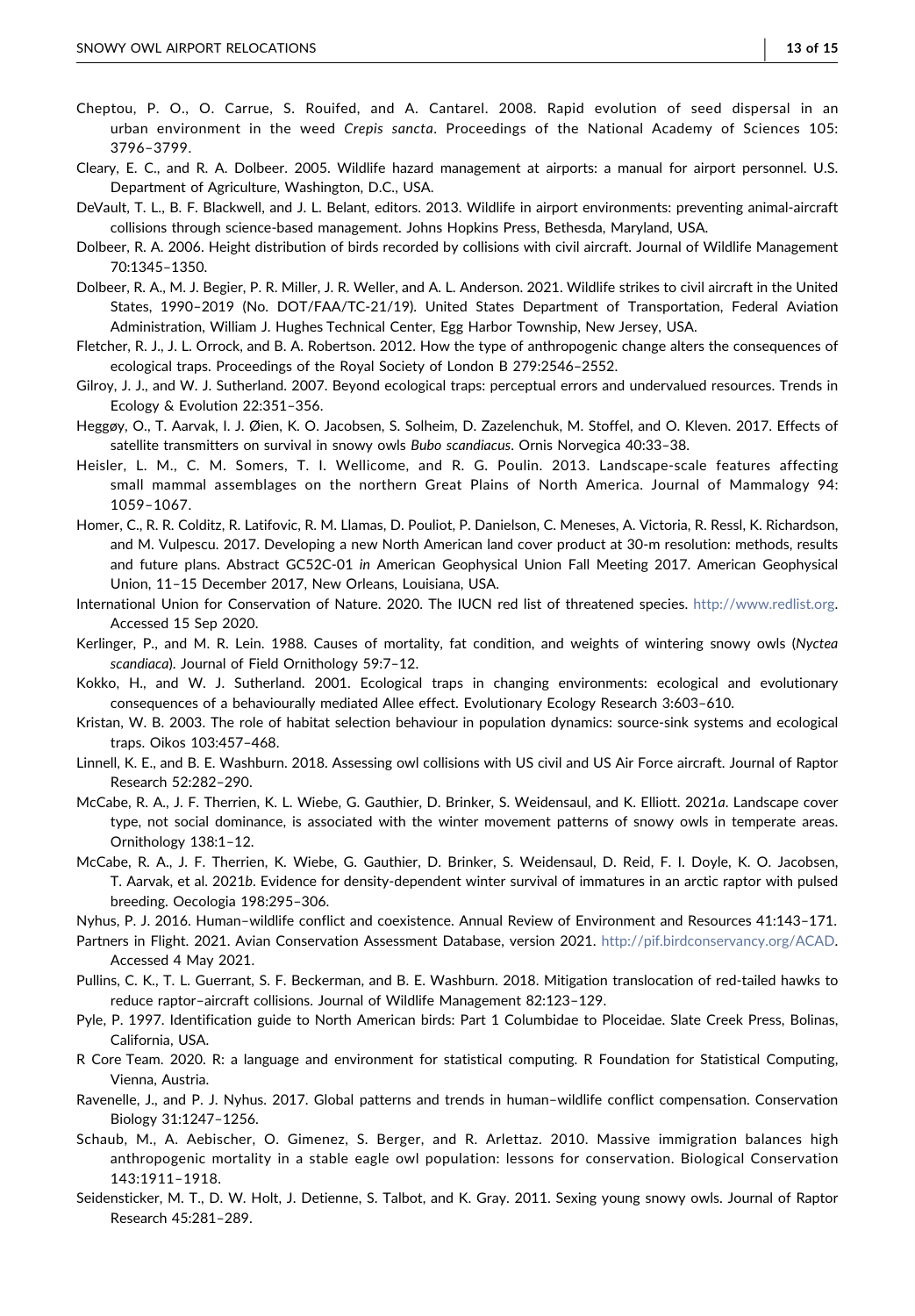<span id="page-13-2"></span>Schafer, L. M., and B. E. Washburn. 2016. Managing raptor-aircraft collisions on a grand scale: summary of a Wildlife Services raptor relocation program. Proceedings of the Vertebrate Pest Conference 27:248–252.

<span id="page-13-1"></span>Sodhi, N. S. 2002. Competition in the air: birds versus aircraft. Auk 119:587–595.

<span id="page-13-4"></span><span id="page-13-3"></span>Solheim, R. 2012. Wing feather moult and age determination of snowy owls Bubo scandiacus. Ornis Norvegica 35:48–67. Steenhof, K., K. Bates, M. R. Fuller, M. N. Kochert, J. O. McKinley, and P. M. Lukacs. 2006. Effects of radiomarking on prairie falcons: attachment failures provide insights about survival. Wildlife Society Bulletin 34:116–126.

<span id="page-13-0"></span>Stockwell, C. A., A. P. Hendry, and M. T. Kinnison. 2003. Contemporary evolution meets conservation biology. Trends in Ecology & Evolution 18:94–101.

<span id="page-13-5"></span>Therrien, J. F., G. Gauthier, D. Pinaud, and J. Bêty. 2014. Irruptive movements and breeding dispersal of snowy owls: a specialized predator exploiting a pulsed resource. Journal of Avian Biology 45:536–544.

- <span id="page-13-6"></span>Transport Canada. 2007. Airport Wildlife Management Bulletin ‐TP 8240 – number 38. Transport Canada, Ottawa, Ontario, Canada.
- <span id="page-13-7"></span>Washburn, B. E., C. K. Pullins, T. L. Guerrant, G. J. Martinelli, and S. F. Beckerman. 2021. Comparing management programs to reduce red–tailed hawk collisions with aircraft. Wildlife Society Bulletin 45:237–243.

Associate Editor: Gavin Jones.

How to cite this article: McCabe, R. A., K. L. Wiebe, J.‐F. Therrien, G. Gauthier, N. E. Smith, C. S. Weidensaul, D. F. Brinker, M. Allard, M. G. Skelling, P. Molina, M. R. Fuller, K. K. Bates, and K. H. Elliott. 2022. Factors associated with returns of snowy owls to airports following translocation. Journal of Wildlife Management e22230. <https://doi.org/10.1002/jwmg.22230>